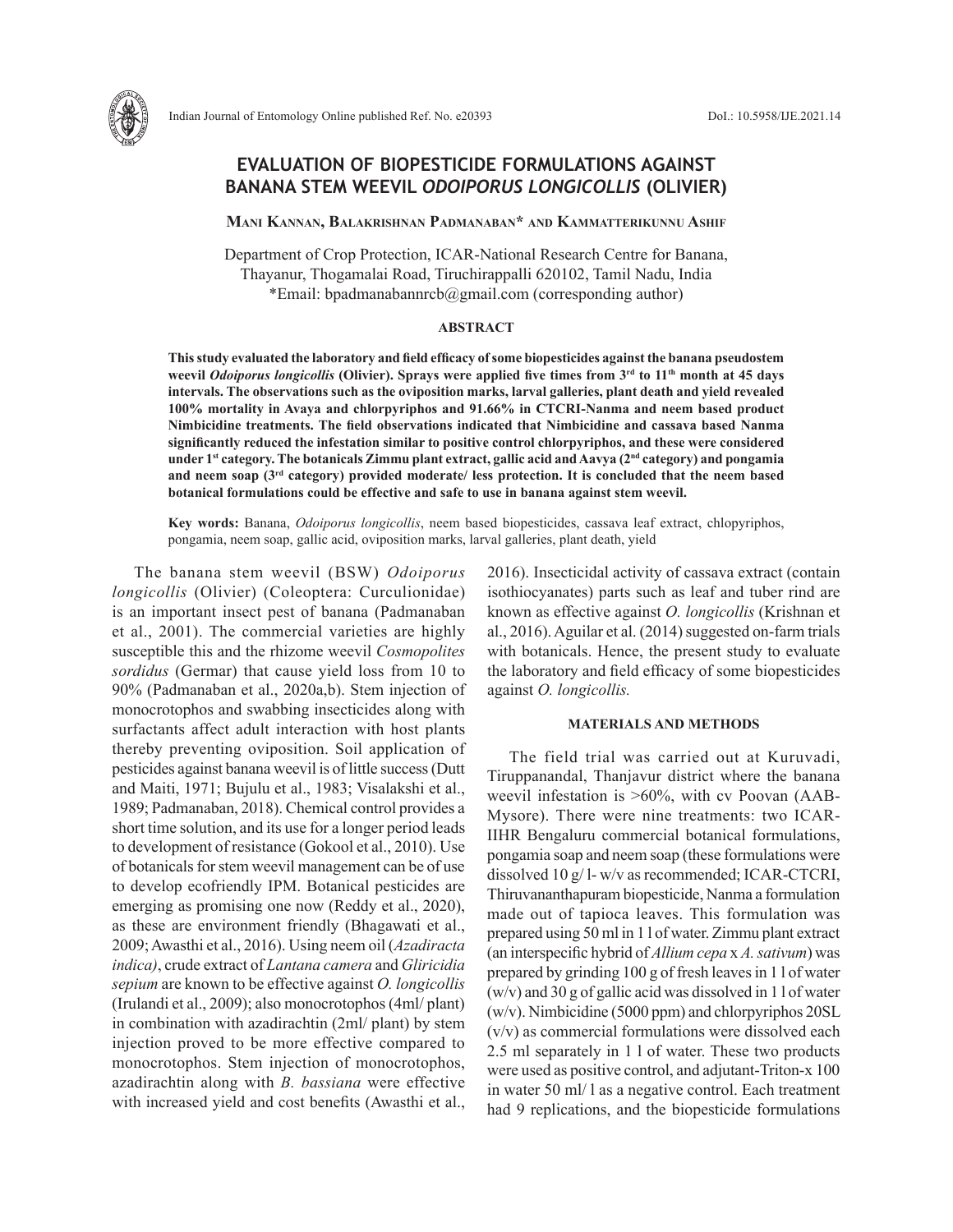were applied on the leaf axils and at the cut ends of the already removed senescent leaves, as these areas are identified as targets for adult entry. Spray was given from 3rd month onwards at 45 days' interval until 11th month. After  $11<sup>th</sup>$  month spray, observations were made on oviposition marks, larval galleries, plant death and bunch yield, regarded as characteristics for identifying the effectiveness of treatments. The data were subjected to ANOVA with Tukey's pairwise comparison analysis using ICAR Software-WASP 2.0.

### **RESULTS AND DISCUSSION**

The results of in vitro study for botanical formulations revealed that neem based formulation (Nimbicidine), ICAR-CTCRI-Nanma and Aavya gave maximum mortality after at 72 hr post treatment which was similar to chlorpyriphos (Fig. 1). Similarly, Reddy et al. (2020)



Fig. 1. Efficacy (in vitro) of botanical formulations against O. longicollis Different letters above bar indicate treatments differ (ANOVA- Tukey's pairwise comparison analysis) significantly (ANOVA- Tukey's pairwise comparison analysis)

also suggested neem-based formulations as effective. The laboratory study extended to the field condtions focused on the larval damage, adult infestation (oviposition) and % plant mortality on post application of last spray. These data given in Table 1 reveal that the plant mortality did not show any significant difference; interestingly, neem based formulations (azadirachtion 5000 ppm- Nimbicidine and ICAR-CTCRI-Nanma) significantly reduced the adult contact due to repellency and reduced larval damage similar to chlorpyriphos. Similarly, Awasthi et al. (2016) studied the effect of leaf extracts from few botanicals including neem oil (3%), on the mortality, repellence and antifeedant properties to adults of *O. longicollis* under laboratory condition; maximum protection score with leaf extract of *Lantana camara* (10% concentration) was observed. In this study, the botanical formulation Aavya gave maximum mortality under in vitro study but not responded well under field conditions. Interestingly, CTCRI Nanma product was found effective under invitro and field conditions. The disadvantage with Nanma is non- availability on commercial basis and the recommended dose is also very high. This study revealed the importance of site of application to prevent the entry of adults, such as through the leaf axil a gap present in between the stem and leaf petiole and through cut ends of senescent leaves. Instead of spraying on the entire plant, spot application at the above said two regions may reduce the requirement of spray solution, labour and provide good control.

The biopesticides from botanicals reveal insecticidal,

| S.No.   | Treatments    | Plants    | Level of              | Level of          | Fruit  | Rank |
|---------|---------------|-----------|-----------------------|-------------------|--------|------|
|         |               | mortality | adult                 | grub              | yield  |      |
|         |               | on post   | infestation*          | damage*           | (kg)   |      |
|         |               | spray $*$ |                       |                   | plant) |      |
|         | Pongamia soap | 0.22      | $22.67^{\rm B}$       | 1.67 <sup>B</sup> | 8.5    | 8    |
| 2       | Neem soap     | 0.11      | $20.33$ <sub>BC</sub> | 1.11 <sup>B</sup> | 10.5   | 7    |
| 3       | Nanma         | $-0.00$   | $1.55^{DE}$           | $-0.00B$          | 13.04  | 2    |
| 4       | Avaya         | $-0.00$   | 13.00 <sup>BCD</sup>  | $0.55^{\rm B}$    | 10.88  | 6    |
| 5       | Azadiractin   | $-0.00$   | 2.78 <sup>DE</sup>    | 0.22 <sup>B</sup> | 14.38  | 3    |
| 6       | Zimmu         | 0.11      | 9.33CDE               | $0.55^{\rm B}$    | 11.77  |      |
|         | Gallic acid   | 0.11      | 8.67CDE               | $0.55^{\rm B}$    | 11.16  | 4    |
| 8       | Chlorpyriphos | $-0.00$   | 0.00 <sup>E</sup>     | $-0.00B$          | 14.77  |      |
| 9       | Control       | 0.22      | 39.33 <sup>A</sup>    | 8.33 <sup>A</sup> | 6.5    | 9    |
|         | General Mean  | 0.09      | 13.07                 | 1.44              |        |      |
| p-Value |               | 0.3919    | < 0001                | 0.0021            |        |      |
| CV(%)   |               | 174.09    | 54.55                 | 136.60            |        |      |

Table 1. Efficacy (field) of botanical formulations against *O. longicollis* Table 1. Efficacy (field) of botanical formulations against *O. longicollis*

\*The values arcsin transformed; significant difference between means analyzed by ANOVA with Tukey's pairwise comparison analysis; Different letters within the column indicate significant different between treatments; CV and SE- coefficient of variation and standard error respectively; NS: not significant.